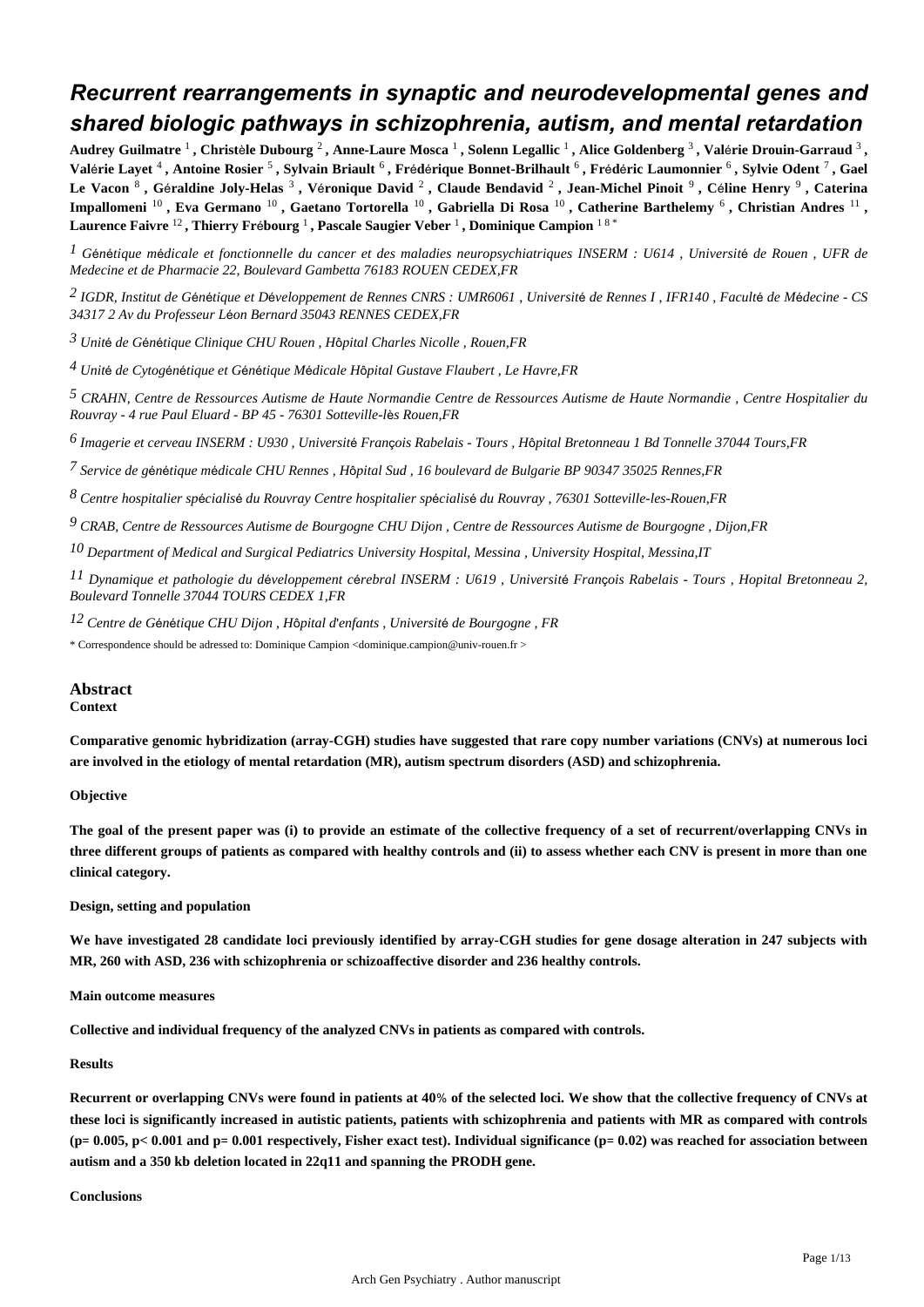**These results support the hypothesis that weakly to moderately recurrent CNVs, either transmitted or occurring de novo , are causing or contributory factors for these diseases. Second, we show that most of these CNVs, which contain genes involved in neurotransmission or synapse formation and maintenance, are present in the 3 pathological conditions, supporting the existence of shared biological pathways between these neurodevelopmental disorders.**

**MESH Keywords** Adolescent ; Adult ; Autistic Disorder ; diagnosis ; genetics ; Case-Control Studies ; Chromosome Mapping ; statistics & numerical data ; Comparative Genomic Hybridization ; statistics & numerical data ; Female ; Gene Dosage ; genetics ; Gene Frequency ; Genotype ; Humans ; In Situ Hybridization, Fluorescence ; statistics & numerical data ; Male ; Mental Retardation ; diagnosis ; genetics ; Neurogenesis ; Oligonucleotide Array Sequence Analysis ; Proline ; blood ; Psychotic Disorders ; diagnosis ; genetics ; Schizophrenia ; diagnosis ; genetics

The development of microarray based technologies for comparative genomic hybridization (array-CGH) analysis has enabled the detection of submicroscopic microdeletions or microduplications also referred as copy number variations (CNVs). In the past months, this approach has been widely used in neurological and psychiatric disorders including mental retardation (MR)1 –3 , autism spectrum disorders (ASD)4 –7 and schizophrenia8 –11 . These studies have suggested that several genes involved in similar neurodevelopmental pathways may be associated with these conditions. However, so far only rare structural variants, sometimes present in a single patient have been identified. It is therefore difficult to decipher which of these variations are causative, which are risk factors and which are only rare polymorphisms unrelated to any pathological phenotype. It is usually considered that de novo rearrangements are likely to be pathogenic, but this argument which is acceptable for rare large rearrangements detectable by conventional cytogenetics, should be considered with caution for smaller CNVs, for which a very high mutation rate is expected. Indeed, it has been estimated that one de novo segmental deletion occurs in one per eight newborns and one segmental duplication in one per 50 newborns, most of these rearrangements being benign polymorphic variants12 . Therefore, the disease association of CNVs has to be tested systematically by comparing the frequency of each candidate CNV in patients and controls. Given the very low frequency of each CNV, this would require the study of huge series, only achievable in the context of forthcoming meta-analyses. Another problem arises from the fact that the ascertainment of most of the published samples, initially recruited for linkage studies, is biased toward multiplex cases and that control samples, when present, are generally composed of subjects not screened for the studied pathologies. The goal of the present paper was (i) to provide an estimate of the collective frequency of a set of recurrent/overlapping CNVs in three different groups of patients as compared with healthy controls (ii) to assess whether each CNV is present in more than one clinical category.

## **Material and Methods**

## **Ascertainment and diagnoses**

Patients with schizophrenia and subjects with mental retardation were ascertained at Rouen Hospital from consecutive hospitalizations in patients with schizophrenia, or from consecutive referral for phenotypic and genetic investigations in subjects with intellectual disability. The ASD sample included patients ascertained from consecutive consultations in four units specialized in autism diagnosis and evaluation located at Rouen, Dijon, Tours (France) and Messina (Italy) and patients directly referred by the French Autism Foundation. Controls, all ascertained at Rouen, were screened with a standardized data sheet derived from the SADS-LA 13 and were required to be free of any psychotic disorder or MR in themselves or in their first degree relatives. All psychiatric diagnoses were established according to DSM4 criteria following review of case notes and direct examination of subjects. The schedule for affective disorder and schizophrenia (SADS-LA) 13 was used for the clinical assessment of all patients with schizophrenia or schizoaffective disorder, the Autism Diagnostic Interview-Revised (ADI-R) 14 , the Autism Diagnostic Observation Schedule-general (ADOS-G) 15 or the Childhood Autism Rating Scale (CARS)16 were used for 83% of ASD patients (100% of ASD patients with CNVs). IQs were evaluated using standardized neuropsychological tests i.e. validated mental age-appropriate Weschler scales (WPPSI, WISC or WAIS).

The schizophrenia group included 189 subjects with a diagnosis of schizophrenia and 47 with a diagnosis of schizoaffective disorder. Post morbid IQs were available for 2/3 of patients with schizophrenia; 18% of these subjects had an IQ< 70. The ASD group included 257 patients with autism and 3 with Asperger syndrome. The MR group included 12 patients with developmental language disorder. All MR patients and 2/3 of ASD patients were examined by an experienced clinical geneticist and were also screened for fragile X mutation and karyotype abnormalities. Subjects with large chromosomal anomalies, fragile X syndrome or other established syndromes were not included. Subjects with common environmental etiologies of MR such as fetal alcohol syndrome or birth complications were also excluded. Additional clinical features including intrauterine or postnatal growth retardation, dysmorphic features or malformations were present in 8.5 % of ASD patients and 62 % of subjects with MR. Demographic characteristics of the sample, including a total of 979 Caucasian subjects from France or Italy, are summarized in Table 1 .

Blood samples were drawn, after written informed consent, from all included subjects and whenever possible from parents and affected relatives of patients. Ethics committee approval was obtained from all regions where families were recruited.

## **Candidate genes and QMPSF analysis**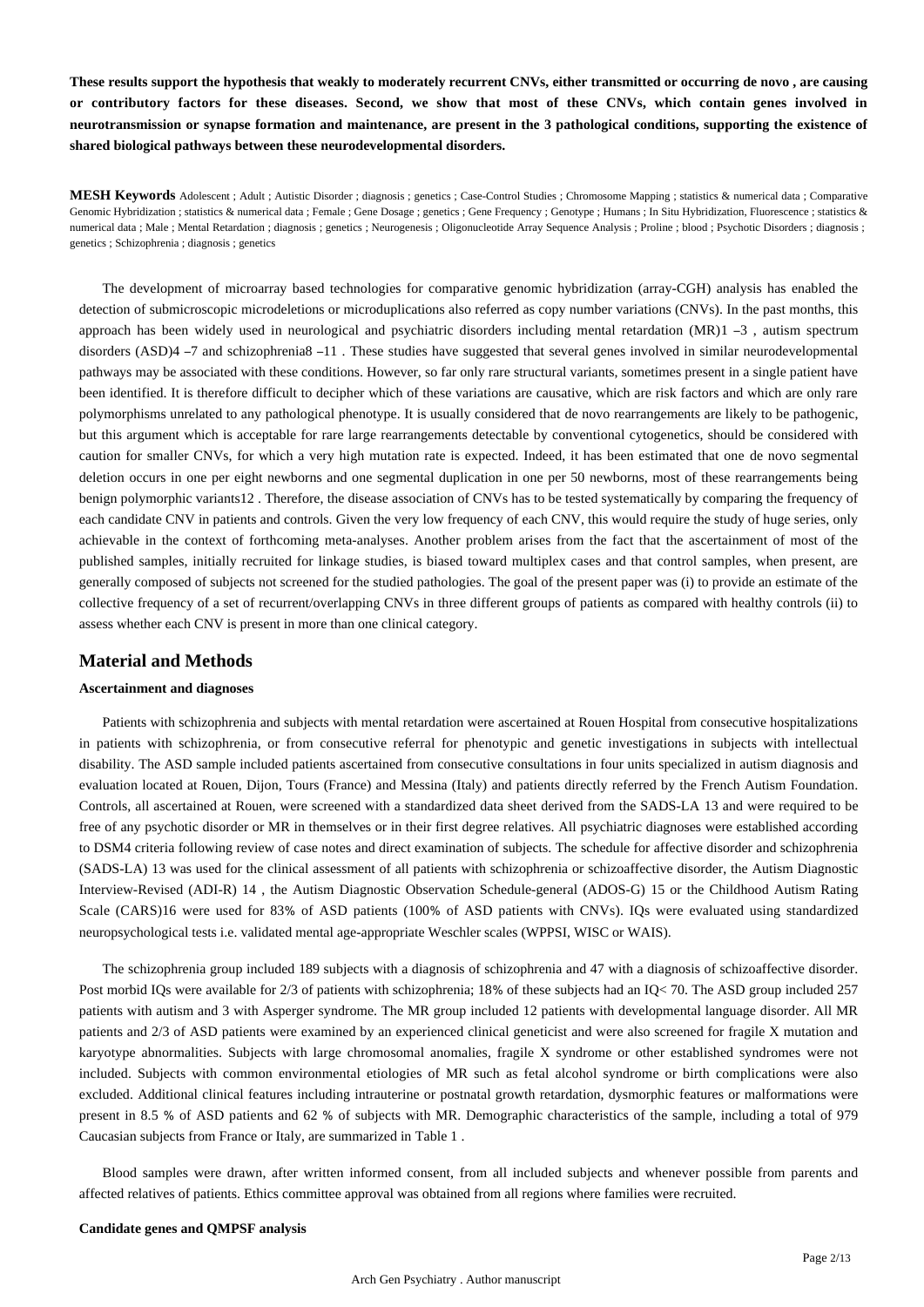A medline search with the words CNV, schizophrenia, autism and mental retardation allowed us to select non exhaustively a set of 28 loci with microrearrangements characterized by prior array-CGH analyses, often in a single patient. This set included major candidate CNV loci identified in ASD and SZ before April 2008 as well as 8 functionally related CNV loci identified in MR (Table 2 ). Each locus contained generally a single disease-associated CNV, but in some cases overlapping CNVs with different boundaries had been described in patients. The gene content of these loci ranged from 1 to 28. At each locus at least one candidate gene had been previously suggested in the seminal reports and was retained for the present analysis. Functionally, most of these candidate genes can be classified in two main categories related to synapse formation and maintenance or neurotransmission.

Copy number variation at each locus was assessed by quantitative multiplex PCR of short fluorescent fragments (QMPSF), a method based on the simultaneous amplification of several short genomic fragments under quantitative conditions 17 . For each locus, amplicons were designed in the coding sequence of selected candidate genes. All assays were grouped in three multiplex PCR experiments including 10 short genomic fragments (range 101–301bp) each. Primer sequences and PCR conditions are summarized in supplementary Table S1. DNA fragments generated by QMPSF were separated on an ABI Prism 3100 sequencer (Applied Biosystem) and the resulting fluorescence profiles were analyzed using the Gene Scan 3.7 Software (PE Applied Biosystems). For each patient, the QMPSF profile was superimposed to that generated from a reference subject by adjusting to the same level the peak obtained for a control amplicon corresponding to a short exonic fragment of the PBGD gene. When a copy number variation was detected, further analyses aiming to confirm and delineate the size of the rearrangements were performed using additional dedicated QMPSF assays (supplementary figure S1), array-CGH and/or fluorescence in situ hybridization (FISH) analyses.

## **Agilent 44K array**

Oligonucleotide array-CGH was performed using the Agilent Human Genome CGH microarray 4x44K (Agilent Technologies, Santa Clara, CA, USA). This array contains 44 290 60-mer oligonucleotide probes covering the whole genome with an average spatial resolution of ≈ 30–35 kb. 84% of the probes reside in intragenic regions, and over 30 000 genes are each represented by at least one probe. All experiments were performed according to version 4.0 (June 2006) of the protocol provided by Agilent ("Agilent Oligonucleotide Array-Based CGH for Genomic DNA Analysis").

## **Fluorescence in situ hybridization (FISH)**

FISH analyses were performed on metaphase spreads obtained from peripheral lymphocytes from the patients. Selected Human genomic BAC clones were obtained from the BACPAC resources center (http://bacpac.chori.org ).

#### **DNA sequencing and paternity checking**

Sequence analysis of the coding exons of the PRODH gene was performed using primers and PCR conditions previously described 18 on an Applied Biosystem model 3100 automated sequencer (PE Applied Biosystem). Paternity was checked by microsatellite typing.

#### **Determination of plasma proline level**

In patients, plasma proline levels were determined after overnight fasting. All samples were analyzed using ion exchange chromatography on a BIOTRONIK LC 3000 system.

#### **Statistical analysis**

Categorical variables were compared by Fisher's exact test. Two hypotheses were tested. First, the distribution of the collective set of recurrent/overlapping CNVs found in each group of patients was compared with that found in controls (3 tests). Second, the distribution of each recurrent/overlapping CNV present in our population was compared between each disease group and controls (33 tests). P-values were reported without Bonferroni's correction.

## **Results**

#### **CNVs in the control group**

Among the 28 loci selected for this study (Table 2 ), only one CNV identical to a previously described disease-associated one (i.e. a 22q11 350kb deletion spanning the PRODH and DGCR6 genes)19 was detected in the control group. This deletion, present in a single control subject, had a low frequency (1/236)similar to that previously reported in Japanese 20 and Canadian 21 populations. A common CNV reciprocal to the expected one (i.e. a 350 kb duplication) was also found at the same locus in 6/236 controls. This CNV, also present in 7/236 patients with schizophrenia, 4/260 ASD patients and 9/247 MR patients was clearly a benign polymorphism. Another overlapping reciprocal CNV (i.e. a 490 kb duplication) was detected at the CHRNA7 locus located on chromosome 15q13.3. This CNV present in 2/236 controls, 1/236 patients with schizophrenia, 1/260 ASD patients and 1/247 MR was equally unrelated to any pathological condition. (Supplementary Table S2)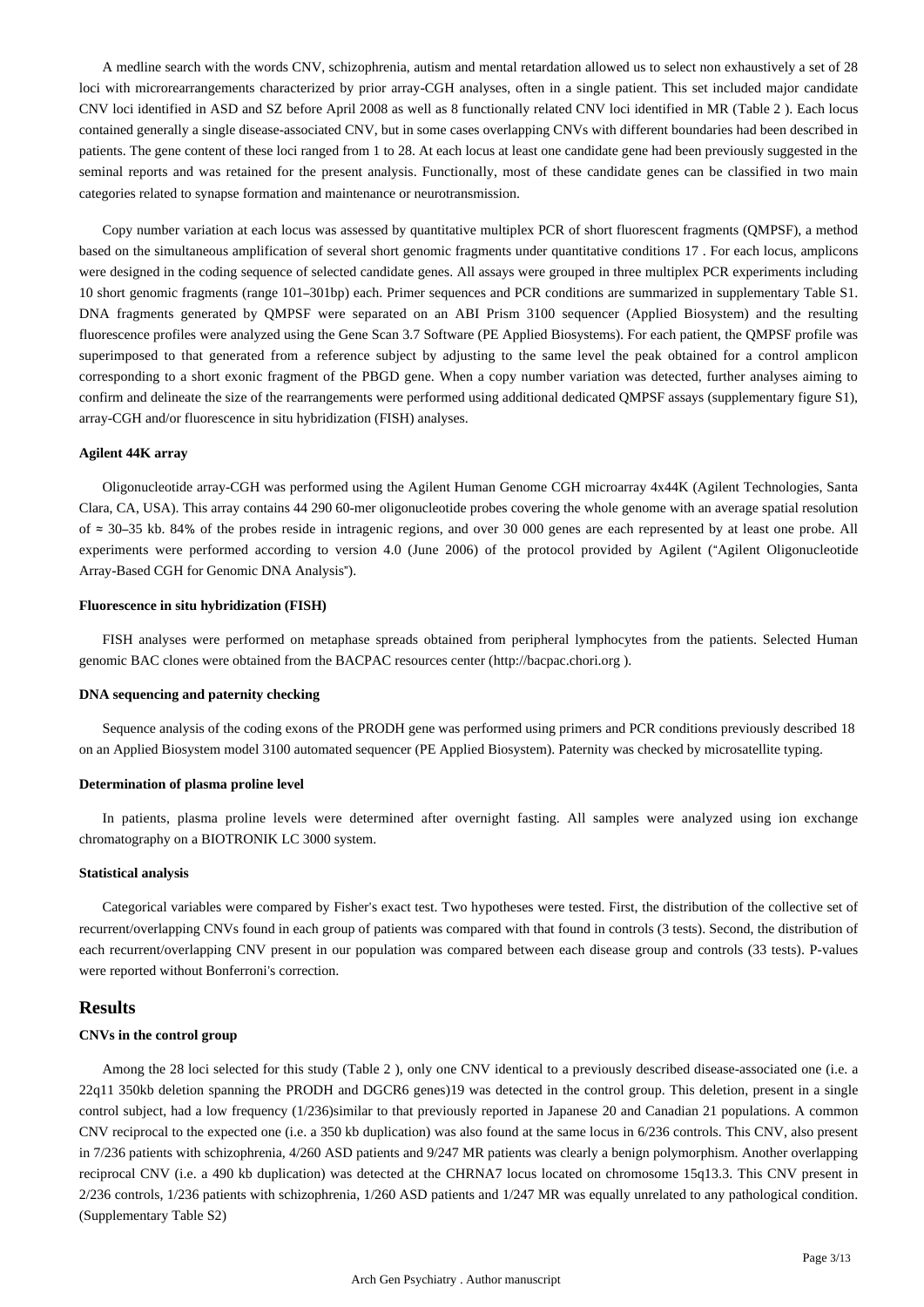#### **Diseases associated CNVs**

The proportion of recurrent/overlapping CNVs identified among the 28 selected loci in the present sample totaling 743 affected subjects was 11/28 (40 %). Their collective frequency was 10/236 (4 %) in patients with schizophrenia, 16/260 (6 %) in ASD patients and 13/247 (5.3 %) in MR patients vs 1/236 (0.4 %) in controls, therefore demonstrating a significant excess of these CNVs in each disease group as compared with controls (p= 0.005, p< 0.001 and p= 0.001 respectively, Fisher exact test) (Table 3a ). Individual significance for association with ASD was reached for the PRODH/DGCR6 deletion (9/260 in ASD patients vs 1/236 in controls, p= 0.02). None of the cases had more than one of these 28 CNVs. Among the four most prevalent CNVs, three, located in 22q11, 16p11 and 15q13, were flanked by known regions of segmental duplication and resulted most likely from a non allelic homologous recombination mechanism (NAHR). At the 2p16 locus, the NRXN1 gene was recurrently disrupted by a set of partially overlapping deletions spanning either the promoter and first exons of neurexin1 alpha or the exons coding for the middle section of this protein as well as for the proximal region of neurexin1 beta. These rearrangements occurred in a region devoid of any segmental duplication and resulted from another mechanism distinct from NAHR.

#### **Transmission and cosegregation in multiplex sibships**

Among 27 families in which transmission was tested (69% of the total sample), it was found that only eight CNVs (located in 8p23, 15q11-q13, 15q13, 16p11 and 22q13) had occurred de novo (Table 3a ). Paternal age was not significantly different between families with de novo and inherited CNVs (27.2  $\pm$  4.7 y vs 30.7  $\pm$  4.6 y, NS, Mann Whitney U test). In most families, CNVs were transmitted from an apparently unaffected (although not clinically nor neuropsychologically assessed) parent. This includes a partial duplication of the X linked GRIA3 gene, present in a young male autistic patient, which was inherited from the unaffected mother. The 22q11 350 kb deletion spanning the PRODH/DGCR6 locus was also transmitted in 11/11 tested cases. PRODH encodes for the proline dehydrogenase and PRODH deficiency is responsible for type 1 hyperprolinemia, a condition often associated with both cognitive impairment and psychotic symptoms 18 . However, hemizygous deletion of the PRODH gene is not sufficient per se to result in hyperprolinemia since only 35–50 % of Velo-cardio-facial syndrome (VCFS) patients, all bearing a single copy of PRODH , exhibit hyperprolinemia 18 , 22 . Indeed, a reduction of more than 50% of the enzymatic activity is generally required to produce hyperprolinemia 18 . The presence of a mutation affecting enzyme activity 23 on the second allele is therefore necessary. To examine this issue, the remaining PRODH allele was sequenced in all affected subjects bearing the 350 kb deletion, and, when possible, plasma proline level was assessed. As shown in Table 4 , 14/15 patients harbored a genotype predicted to result in a reduction of at least 70% of enzymatic activity. Among the 10 subjects in whom plasma proline level was assessed, 7 had mild to severe hyperprolinemia and 3 had plasma proline level at the upper boundary of normal values.

Cosegregation of the CNV with pathological conditions was examined in 4 multiplex families in which DNA from affected siblings was available. In family 144, the two sibs with schizophrenia both harbored the PRODH/DGCR6 deletion. In family 11695, the two MR sibs both harbored the 2p16.3 deletion. In family 14390, the 16p11 deletion was present in the proband with developmental language disorder but not in his mentally retarded sib. In family 33, the 16p11 duplication was present in two sibs with schizophrenia as well as in a non affected sibling, but not in a third sibling with schizophrenia.

#### **Disease specificity**

Combining the results of the present study and those of previous reports, we found that, with the possible exception of the maternally derived 15q13 duplication associated with ASD, none of the observed rearrangement was disease-specific. The 22q11 19 and 2p16 1 deletions were found in the three conditions, whereas the 22q13 deletion found in two ASD patients had already been described in ASD and MR 4 , 24 –26 . The 16p11 and 8p23 rearrangements previously described in ASD 4 , 5 , were both found in SZ and also in MR patients for the 16p11 rearrangements. The Xp11.4 duplication spanning the TSPAN7 gene, previously described in MR and ASD 4 , 27 , was found in a patient with SZ, as well as the 17q21 duplication previously described in a patient with MR 28 . Two different sized 15q13 duplications encompassing APBA2 were found in one ASD and one SZ patient. A partial duplication of the GRIA 3 gene, encompassing the promoter region and the exons coding for the proximal region of GRIA3 was detected in a single autistic patient. Although slightly different by its size and by the number of duplicated exons, this partial duplication is reminiscent from that recently reported in a patient with MR 29. At the 8p23 locus, both gain and loss of material were found, as well as at the 16p11 and 17q21 loci, as recently described 28 , 30 , 31 . This suggests that dosage-sensitive genes, whose expression is finely tuned, are located within these rearranged segments.

#### **Comorbidity**

From a phenotypic point of view, it is noteworthy that 3 out of 9 patients with schizophrenia bearing a candidate CNV had mild MR in an IQ assessment obtained after the onset of their psychotic symptoms (Table 3b ). Although postmorbid IQ is likely to constitute an underestimate of the premorbid level of cognitive functioning in patients with schizophrenia, cognitive deficits testified by severe learning disorder were already noted in these 3 patients during childhood before the onset of their psychotic symptoms, thus supporting the diagnosis of comorbidity between MR and SZ. With the exception of two subjects who had normal cognitive functioning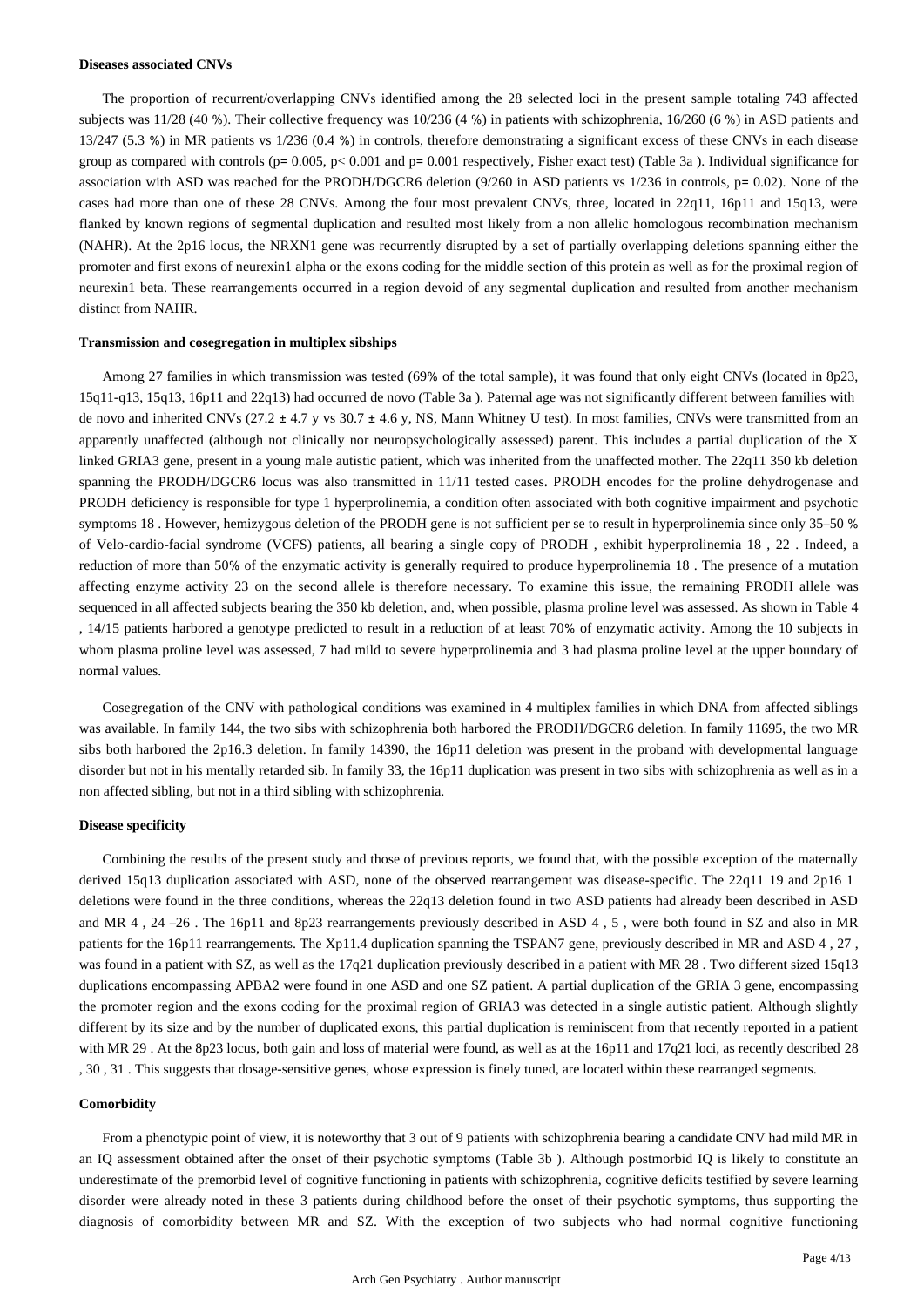(high-functioning autism), all tested CNV bearing autistic patients had IQs falling in the range of mental retardation, albeit one of them had only mild cognitive dysfunction (Table 3b ).

## **Comments**

After a first wave of CNV discovery by array-CGH analyses in neuropsychiatric disorders, this study for the first time examines the involvement of a limited number of candidate loci in large samples of patients with different clinical diagnoses. Two strengths of our study design are the inclusion of controls carefully screened for the studied pathologies and of series of patients mostly ascertained through consecutive admissions or consultations and therefore including subjects belonging either to simplex or multiplex families. Given the expected rarity of each variant, our first goal was not to test the association of every individual CNV with SZ, ASD or MR but to determine whether these variants were collectively more frequent in patients with these diseases than among healthy controls. This aim was successfully achieved and, in addition, we were able to obtain suggestive statistical significance for the association between the 22q11 350 kb deletion and ASD. This deleted segment, located within the chromosomal region deleted in VCFS, a contiguous gene syndrome known to be associated with a high frequency of MR, ASD and psychosis, contained two genes PRODH and DGCR6 . Although we cannot exclude an involvement of DGCR6 in the neuropsychiatric phenotype of the subjects bearing this CNV, previous work from our group strongly suggests that PRODH is the prime candidate. We had previously shown that hyperprolinemia, resulting from the partial or total inactivation of this enzyme (i) may lead to MR and autism in patients with type 1 hyperprolinemia 18 (ii) is a risk factor for schizoaffective disorder 32 (iii) is inversely correlated with IQ in the VCFS 18. Here, we show that all but one patients harboring this deletion were in fact compound heterozygotes, also bearing mutations affecting enzymatic activity on the second allele. It results in a loss of at least 70% of the predicted PRODH residual activity in 14/15 subjects and in hyperprolinemia in 7/10 assessed subjects.

Second, we show that both de novo CNVs and CNVs inherited from an apparently healthy parent can be found in patients. For transmitted CNVs, the mode of inheritance of the disease was, in some cases recessive (e.g. hyperprolinemia related to the 22q11 deletion) or implied the transmission of an X linked gene by a woman to her son (GRIA3 ). Consistent with previous reports 4 , 8 , 33 , the 16p11 rearrangements were inherited from an apparently non affected parent in three families. These CNVs, whose estimated frequency in Icelandic population was 5/18,834 (0.03%) for the duplication and 2/18,834 (0.01%) for the deletion 31 , should therefore be considered as risk factors rather than fully causative variations. The presence of affected siblings that do not share the CNV, already noted in a previous report 33 , does not necessarily rule out the causative implication of these CNVs, but raises the question of intra-familial genetic heterogeneity. This hypothesis, which is not un- plausible for these frequent disorders often characterized by assortative mating, remains speculative since the parents and their relatives were not psychiatrically nor cognitively assessed in these families.

Third and more importantly, our study confirms and extends the conclusions of several recent reports suggesting that a large number of candidate CNVs are not disease-specific but are involved in the expression of different behavioral phenotypes including MR, ASD and SZ. This implies the existence of shared biological pathways between these three neurodevelopmental conditions. These pathways affect chiefly synapse formation and maintenance as well as neurotransmission with a special emphasis on glutamate and GABA. The dysfunction of specific neuronal networks underlying the peculiar symptomatology of each clinical condition most likely depends on additional genetics, epigenetics and environmental factors which remain to be characterized. From a clinical point of view, it should be stressed that despite the diversity of categorical diagnoses, many subjects harboring these CNVs shared some clinical features: 1/3 of patients with schizophrenia and 80% of autistic patients with CNVs had a level of cognitive functioning which falls in the range of mental retardation. This is in accordance with previous reports showing that that point prevalence of schizophrenia is increased by a factor of 3 in subjects with intellectual disabilities 34 and that 3/4 of autistic patients have mental retardation 35 . However, it should be remembered that (i) because attention and communication are markedly impaired in children with autism, assessment of their IQs (even performance IQs in non verbal subjects) are notoriously unreliable and (ii) these results were not obtained in a single community based population, but in three disease groups ascertained according to different schemes, a factor whose exact impact is difficult to appreciate but which is likely to have implications related to the phenotypic severity of these subject.

Finally, we would like to point out the utility of targeted methods for CNV analysis, such as the QMPSF method, as a cost effective alternative to a-CGH for the screening of candidate loci in large case-control cohorts. We plan to conduct extensive resequencing of these candidate genes in order to further validate their role in these conditions.

## **Ackowledgements:**

**Role of the Sponsors:** We acknowledge the usefulness of the available resources from the RBCFA and from the families involved in the RBCFA. RBCFA is a program from the autism foundation, a French foundation recognized to be of public utility, which was created by parents of autistic patients and whose scientific director is Dr S Briault, researcher at the INSERM.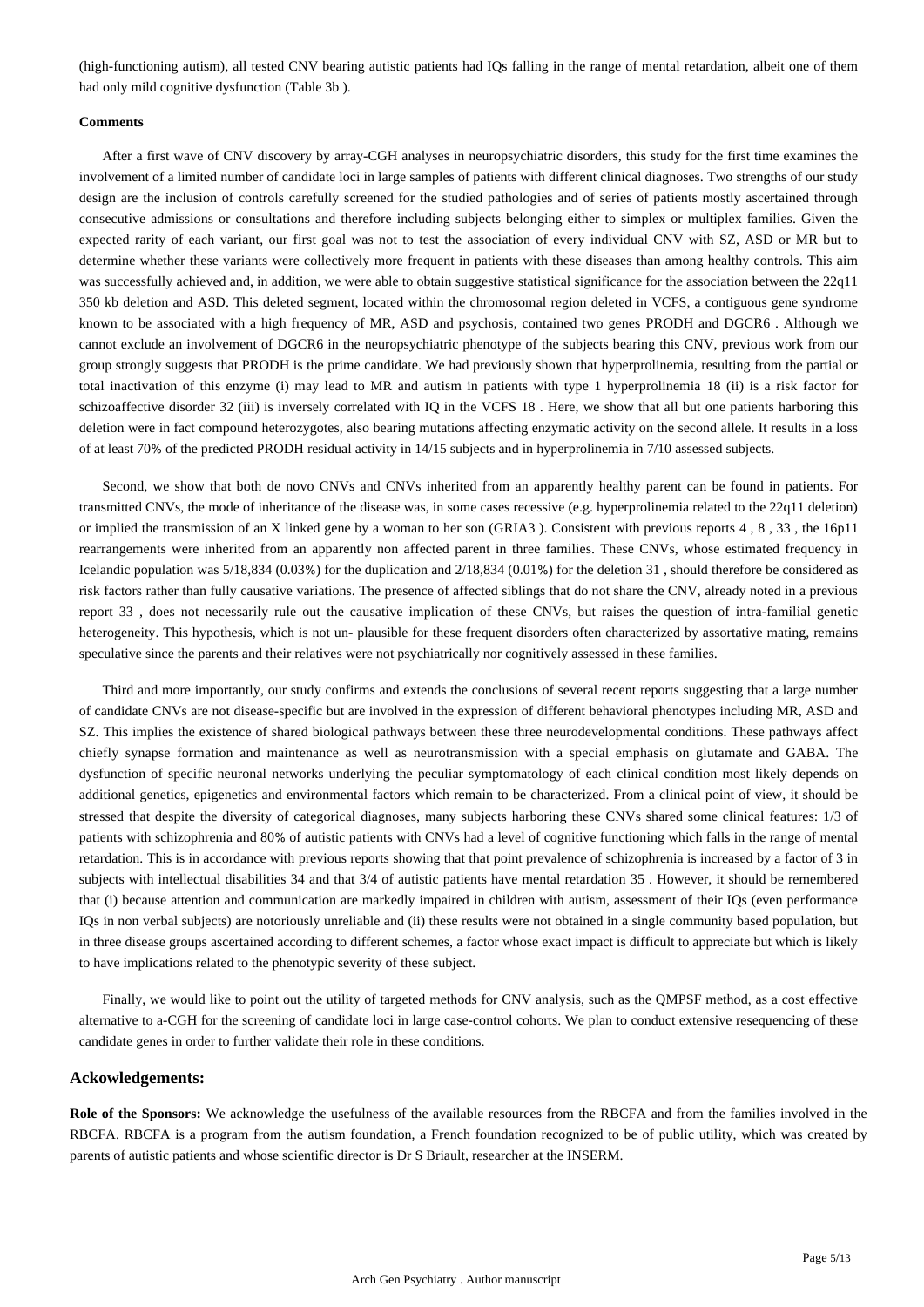**Funding/Support:** AG received a fellowship from Region Haute Normandie and ALM from the Académie Nationale de Médecine. We acknowledge the financial support of the Fondation de France. We acknowledge the support of the collaborative biological resource from the autism foundation (RBCFA) and of the Autism foundation. We acknowledge the technical support of the transcriptomic platform of the OUEST Genopole® (Rennes) and of the Genethon.

## **Footnotes:**

**Author Contributions:** Dr Campion had full access to all of the data in the study and takes responsibility for the integrity of the data and the accuracy of the data analysis. Study concept and design : Audrey Guilmatre, PhD; Christèle Dubourg, PhD, Anne Laure Mosca, MD; Alice Goldenberg, MD; Valérie Drouin-Garraud, MD; Valérie Layet, MD; Antoine Rosier, MD; Sylvain Briault, MD; Frédérique Bonnet-Brilhault, MD, PhD; Frédéric Laumonnier, PhD; Sylvie Odent, MD; Gabriella Di Rosa, MD; Christian Andres, MD; Laurence Faivre, MD; Thierry Fré bourg, MD, PhD; Pascale Saugier Veber, PhD; Dominique Campion, MD, PhD. Acquisition of data : All authors Analysis and interpretation of data : Audrey Guilmatre, PhD; Christèle Dubourg, PhD; Anne Laure Mosca, MD; Solenn Legallic, BSc; Géraldine Joly-Helas, MD; Pascale Saugier Veber, PhD; Dominique Campion, MD, PhD Drafting of the manuscript : Dominique Campion, MD, PhD Critical revision of the manuscript for important intellectual content : Audrey Guilmatre, PhD; Pascale Saugier Veber, PhD; Dominique Campion, MD, PhD Statistical analysis : Gael Le Vacon, MD Obtained funding : Thierry Frébourg, MD, PhD; Pascale Saugier Veber, PhD; Dominique Campion, MD Study supervision : Dominique Campion, MD, PhD

### **Financial disclosures** : none reported

**Additional Contributions:** We thank the colleagues who helped to identify patients and the patients and their families for their participation.

Note added in proof Since the submission of this manuscript additional reports documenting shared CNVs between MR, ASD and/or schizophrenia have been published 9 , 36 , 37 .

#### **References:**

- 1 . Friedman JM , Baross A , Delaney AD . Oligonucleotide microarray analysis of genomic imbalance in children with mental retardation . Am J Hum Genet . Sep 2006 ; 79 : (3 ) 500 - 513
- 2 . Froyen G , Van Esch H , Bauters M . Detection of genomic copy number changes in patients with idiopathic mental retardation by high-resolution X-array-CGH: important role for increased gene dosage of XLMR genes. Hum Mutat . Oct  $2007 \cdot 28 \cdot (10)$  1034 - 1042
- 3 . Menten B , Maas N , Thienpont B . Emerging patterns of cryptic chromosomal imbalance in patients with idiopathic mental retardation and multiple congenital anomalies: a new series of 140 patients and review of published reports . J Med Genet . Aug 2006 ; 43 : (8 ) 625 - 633
- 4 . Marshall CR , Noor A , Vincent JB . Structural variation of chromosomes in autism spectrum disorder . Am J Hum Genet . Feb 2008 ; 82 : (2 ) 477 488
- 5 . Sebat J , Lakshmi B , Malhotra D . Strong association of de novo copy number mutations with autism . Science . Apr 20 2007 ; 316 : (5823 ) 445 449
- 6 . Christian SL , Brune CW , Sudi J . Novel submicroscopic chromosomal abnormalities detected in autism spectrum disorder . Biol Psychiatry . Jun 15 2008 ; 63 : (12 ) 1111 - 1117
- 7 . Szatmari P , Paterson AD , Zwaigenbaum L . Mapping autism risk loci using genetic linkage and chromosomal rearrangements . Nat Genet . Mar 2007 ; 39 : (3 ) 319 328
- 8 . Walsh T , McClellan JM , McCarthy SE . Rare structural variants disrupt multiple genes in neurodevelopmental pathways in schizophrenia . Science . Apr 25 2008 ; 320 : ( 5875 ) 539 - 543
- 9 . Consortium IS . Rare chromosomal deletions and duplications increase risk of schizophrenia . Nature . Sep 11 2008 ; 455 : (7210 ) 237 241
- 10 . Kirov G , Gumus D , Chen W . Comparative genome hybridization suggests a role for NRXN1 and APBA2 in schizophrenia . Hum Mol Genet . Feb 1 2008 ; 17 : (3 ) 458 - 465
- 11 . Xu B , Roos JL , Levy S , van Rensburg EJ , Gogos JA , Karayiorgou M . Strong association of de novo copy number mutations with sporadic schizophrenia . Nat Genet . Jul 2008 ; 40 : (7 ) 880 - 885
- 12 . Lupski JR . Genomic rearrangements and sporadic disease . Nat Genet . Jul 2007 ; 39 : (7 Suppl ) S43 47
- 13 . Fyer AJEJ , Manuzza S , Klein DF . Schedule for Affective Disorders and Schizophrenia . Paris 1989 ;
- 14 . Lord C , Rutter M , Le Couteur A . Autism Diagnostic Interview-Revised: a revised version of a diagnostic interview for caregivers of individuals with possible pervasive developmental disorders . J Autism Dev Disord . Oct 1994 ; 24 : (5 ) 659 - 685
- $\bullet$  15 . Lord C, Risi S, Lambrecht L. The autism diagnostic observation schedule-generic: a standard measure of social and communication deficits associated with the spectrum of autism . J Autism Dev Disord . Jun 2000 ; 30 : (3 ) 205 - 223
- 16 . Schopler E , Reichler RJ , DeVellis RF , Daly K . Toward objective classification of childhood autism: Childhood Autism Rating Scale (CARS) . J Autism Dev Disord . Mar  $1980:10:(1)$  91 - 103
- 17 . Casilli F , Di Rocco ZC , Gad S . Rapid detection of novel BRCA1 rearrangements in high-risk breast-ovarian cancer families using multiplex PCR of short fluorescent fragments . Hum Mutat . Sep 2002 ; 20 : (3 ) 218 - 226
- 18 . Raux G , Bumsel E , Hecketsweiler B . Involvement of hyperprolinemia in cognitive and psychiatric features of the 22q11 deletion syndrome . Hum Mol Genet . Jan 1  $2007:16: (1)83-91$
- 19 . Jacquet H , Berthelot J , Bonnemains C . The severe form of type I hyperprolinaemia results from homozygous inactivation of the PRODH gene . J Med Genet . Jan 2003 ;  $40: (1)$  e7 -
- 20 . Ohtsuki T , Tanaka S , Ishiguro H . Failure to find association between PRODH deletion and schizophrenia . Schizophr Res . Mar 1 2004 ; 67 : (1 ) 111 113
- 21 . Zogopoulos G , Ha KC , Naqib F . Germ-line DNA copy number variation frequencies in a large North American population . Hum Genet . Nov 2007 ; 122 : (3–4 ) 345 353
- 22 . Goodman BK , Rutberg J , Lin WW , Pulver AE , Thomas GH . Hyperprolinaemia in patients with deletion (22)(q11.2) syndrome . J Inherit Metab Dis . Dec 2000 ; 23 : ( 8 ) 847 - 848
- 23 . Bender HU , Almashanu S , Steel G . Functional consequences of PRODH missense mutations . Am J Hum Genet . Mar 2005 ; 76 : (3 ) 409 420
- 24 . Durand CM , Betancur C , Boeckers TM . Mutations in the gene encoding the synaptic scaffolding protein SHANK3 are associated with autism spectrum disorders . Nat Genet . Jan 2007 ; 39 : (1 ) 25 - 27
- 25 . Moessner R , Marshall CR , Sutcliffe JS . Contribution of SHANK3 mutations to autism spectrum disorder . Am J Hum Genet . Dec 2007 ; 81 : (6 ) 1289 1297
- 26 . Wilson HL , Wong AC , Shaw SR . Molecular characterisation of the 22q13 deletion syndrome supports the role of haploinsufficiency of SHANK3/PROSAP2 in the major neurological symptoms . J Med Genet . Aug 2003 ; 40 : (8 ) 575 - 584
- 27 . Tzschach A , Chen W , Erdogan F . Characterization of interstitial Xp duplications in two families by tiling path array CGH . Am J Med Genet A . Jan 15 2008 ; 146A : (2 ) 197 - 203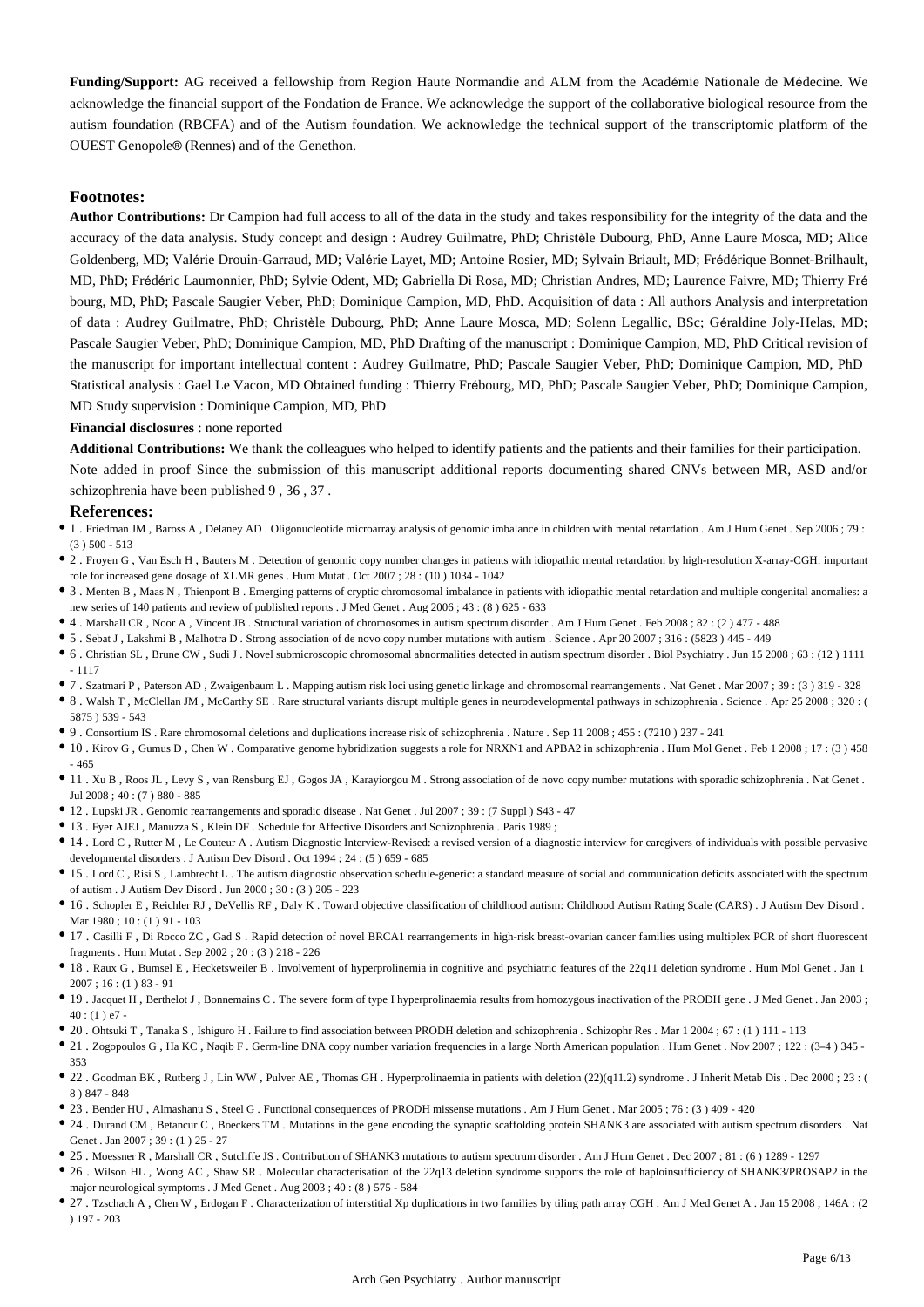- 28 . Kirchhoff M , Bisgaard AM , Duno M , Hansen FJ , Schwartz M . A 17q21.31 microduplication, reciprocal to the newly described 17q21.31 microdeletion, in a girl with severe psychomotor developmental delay and dysmorphic craniofacial features . Eur J Med Genet . Jul–Aug 2007 ; 50 : (4 ) 256 - 263
- 29 . Chiyonobu T , Hayashi S , Kobayashi K . Partial tandem duplication of GRIA3 in a male with mental retardation . Am J Med Genet A . Jul 1 2007 ; 143A : (13 ) 1448 1455
- 30 . Shaw-Smith C , Pittman AM , Willatt L . Microdeletion encompassing MAPT at chromosome 17q21.3 is associated with developmental delay and learning disability . Nat Genet . Sep 2006 ; 38 : (9 ) 1032 - 1037
- 31 . Weiss LA , Shen Y , Korn JM . Association between microdeletion and microduplication at 16p11.2 and autism . N Engl J Med . Feb 14 2008 ; 358 : (7 ) 667 675
- 32 . Jacquet H , Demily C , Houy E . Hyperprolinemia is a risk factor for schizoaffective disorder . Mol Psychiatry . May 2005 ; 10 : (5 ) 479 485
- 33 . Kumar RA , KaraMohamed S , Sudi J . Recurrent 16p11.2 microdeletions in autism . Hum Mol Genet . Feb 15 2008 ; 17 : (4 ) 628 638
- 34 . Cooper SA , Smiley E , Morrison J . Psychosis and adults with intellectual disabilities. Prevalence, incidence, and related factors . Soc Psychiatry Psychiatr Epidemiol . Jul 2007 ; 42 : (7 ) 530 - 536
- 35 . Fombonne E . The epidemiology of autism: a review . Psychol Med . Jul 1999 ; 29 : (4 ) 769 786
- 36 . Stefansson H , Rujescu D , Cichon S . Large recurrent microdeletions associated with schizophrenia . Nature . Sep 11 2008 ; 455 : (7210 ) 232 236
- 37 . Mefford HC , Sharp AJ , Baker C . Recurrent rearrangements of chromosome 1q21.1 and variable pediatric phenotypes . N Engl J Med . Oct 16 2008 ; 359 : (16 ) 1685 1699
- 38 . Kim HG , Kishikawa S , Higgins AW . Disruption of neurexin 1 associated with autism spectrum disorder . Am J Hum Genet . Jan 2008 ; 82 : (1 ) 199 207
- 39 . Zahir FR , Baross A , Delaney AD . A patient with vertebral, cognitive and behavioural abnormalities and a de novo deletion of NRXN1alpha . J Med Genet . Apr 2008 ; 45 : (4 ) 239 - 243
- 40 . Dijkhuizen T , van Essen T , van der Vlies P . FISH and array-CGH analysis of a complex chromosome 3 aberration suggests that loss of CNTN4 and CRBN contributes to mental retardation in 3pter deletions . Am J Med Genet A . Nov 15 2006 ; 140 : (22 ) 2482 - 2487
- 41 . Roohi J , Montagna C , Tegay DH . Disruption of Contactin 4 in 3 Subjects with Autism Spectrum Disorder . J Med Genet . Mar 18 2008 ;
- 42 . Meins M , Lehmann J , Gerresheim F . Submicroscopic duplication in Xq28 causes increased expression of the MECP2 gene in a boy with severe mental retardation and features of Rett syndrome . J Med Genet . Feb 2005 ; 42 : (2 ) e12 -
- 43 . Kakinuma H , Ozaki M , Sato H , Takahashi H . Variation in GABA-A subunit gene copy number in an autistic patient with mosaic 4 p duplication (p12p16) . Am J Med Genet B Neuropsychiatr Genet . Dec 28 2007 ;
- 44 . Friedman JI , Vrijenhoek T , Markx S . CNTNAP2 gene dosage variation is associated with schizophrenia and epilepsy . Mol Psychiatry . Mar 2008 ; 13 : (3 ) 261 266
- 45 . Klopocki E , Fiebig B , Robinson P . A novel 8 Mb interstitial deletion of chromosome 8p12-p21.2 . Am J Med Genet A . Apr 15 2006 ; 140 : (8 ) 873 877
- 46 . Bolton PF , Dennis NR , Browne CE . The phenotypic manifestations of interstitial duplications of proximal 15q with special reference to the autistic spectrum disorders . Am J Med Genet . Dec 8 2001 ; 105 : (8 ) 675 - 685
- 47 . Cook EH Jr , Lindgren V , Leventhal BL . Autism or atypical autism in maternally but not paternally derived proximal 15q duplication . Am J Hum Genet . Apr 1997 ; 60 : (4 ) 928 - 934
- 48 . Sharp AJ , Mefford HC , Li K . A recurrent 15q13.3 microdeletion syndrome associated with mental retardation and seizures . Nat Genet . Mar 2008 ; 40 : (3 ) 322 328
- 49 . Chocholska S , Rossier E , Barbi G , Kehrer-Sawatzki H . Molecular cytogenetic analysis of a familial interstitial deletion Xp22.2–22.3 with a highly variable phenotype in female carriers . Am J Med Genet A . Mar 15 2006 ; 140 : (6 ) 604 - 610
- 50. Kent L, Emerton J, Bhadravathi V. X linked ichthyosis (steroid sulphatase deficiency) is associated with increased risk of attention deficit hyperactivity disorder, autism and social communication deficits . J Med Genet . Apr 15 2008 ;
- 51 . Lawson-Yuen A , Saldivar JS , Sommer S , Picker J . Familial deletion within NLGN4 associated with autism and Tourette syndrome . Eur J Hum Genet . May 2008 ; 16 :  $(5)$  614 - 618
- 52 . Macarov M , Zeigler M , Newman JP . Deletions of VCX-A and NLGN4: a variable phenotype including normal intellect . J Intellect Disabil Res . May 2007 ; 51 : (Pt 5 ) 329 - 333
- 53 . Jin H , Gardner RJ , Viswesvaraiah R , Muntoni F , Roberts RG . Two novel members of the interleukin-1 receptor gene family, one deleted in Xp22.1-Xp21.3 mental retardation . Eur J Hum Genet . Feb 2000 ; 8 : (2 ) 87 - 94
- 54 . del Gaudio D , Fang P , Scaglia F . Increased MECP2 gene copy number as the result of genomic duplication in neurodevelopmentally delayed males . Genet Med . Dec 2006 ; 8 : (12 ) 784 - 792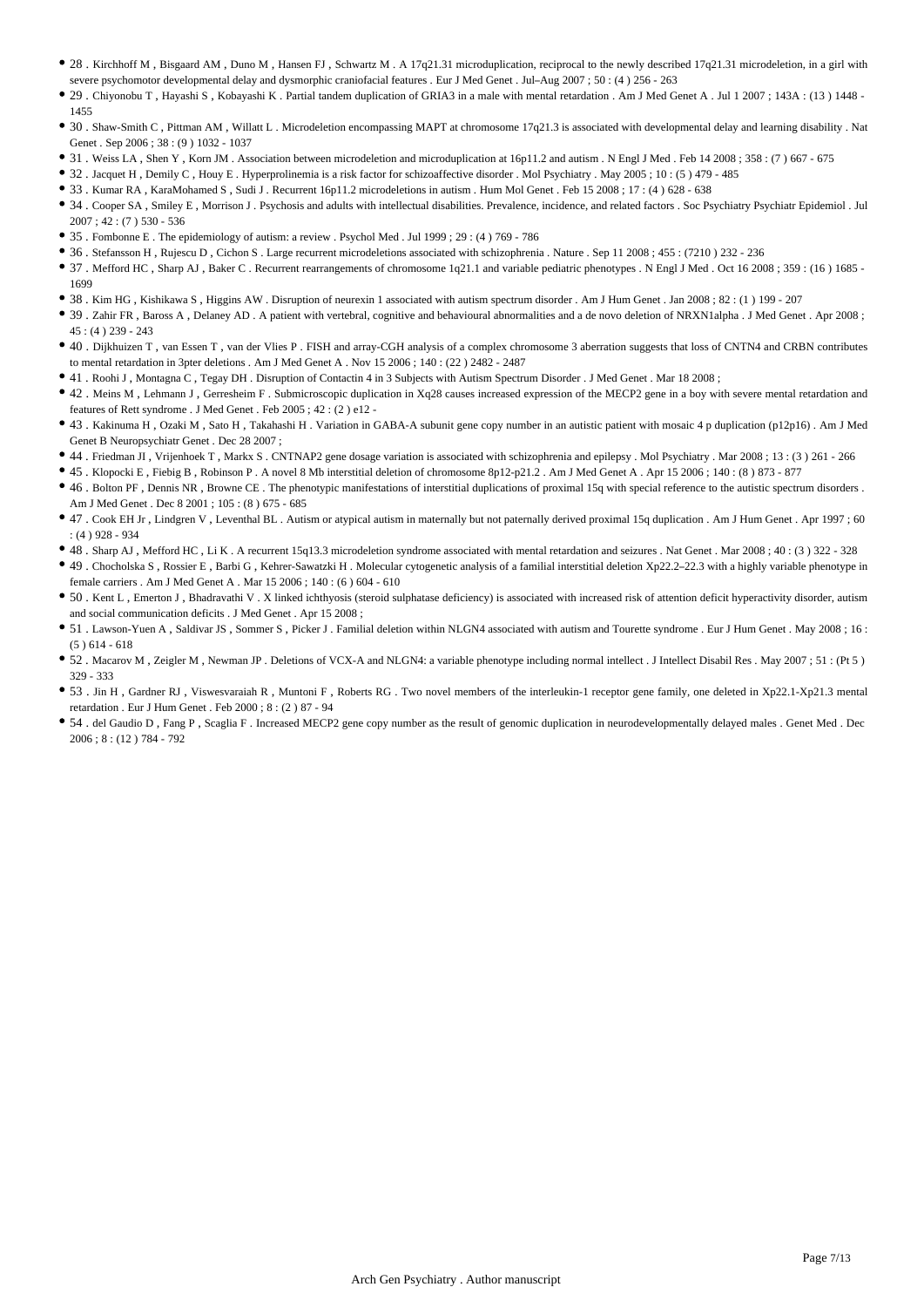## **Table 1** Demographic and clinical features of the sample

|                    | age(y)          | % Male | % Familial | % syndromic | <b>Geographic ancestry</b> |
|--------------------|-----------------|--------|------------|-------------|----------------------------|
| $ASD (n= 260)$     | $11.8 \pm 7.6$  | 80     | 9.6        | 8.5         | France and Italy (n=29)    |
| $MR (n = 247)$     | $13.2 \pm 11.6$ | 64.8   | 34         | 62          | North western France       |
| $SZ$ (n= 236)      | $38 \pm 11$     | 66.8   | 23.7       |             | North western France       |
| Controls $(n=236)$ | $39.5 \pm 16.8$ | 43.8   |            |             | North western France       |

ASD: autism spectrum disorder, SZ: schizophrenia and schizoaffective disorder, MR: mental retardation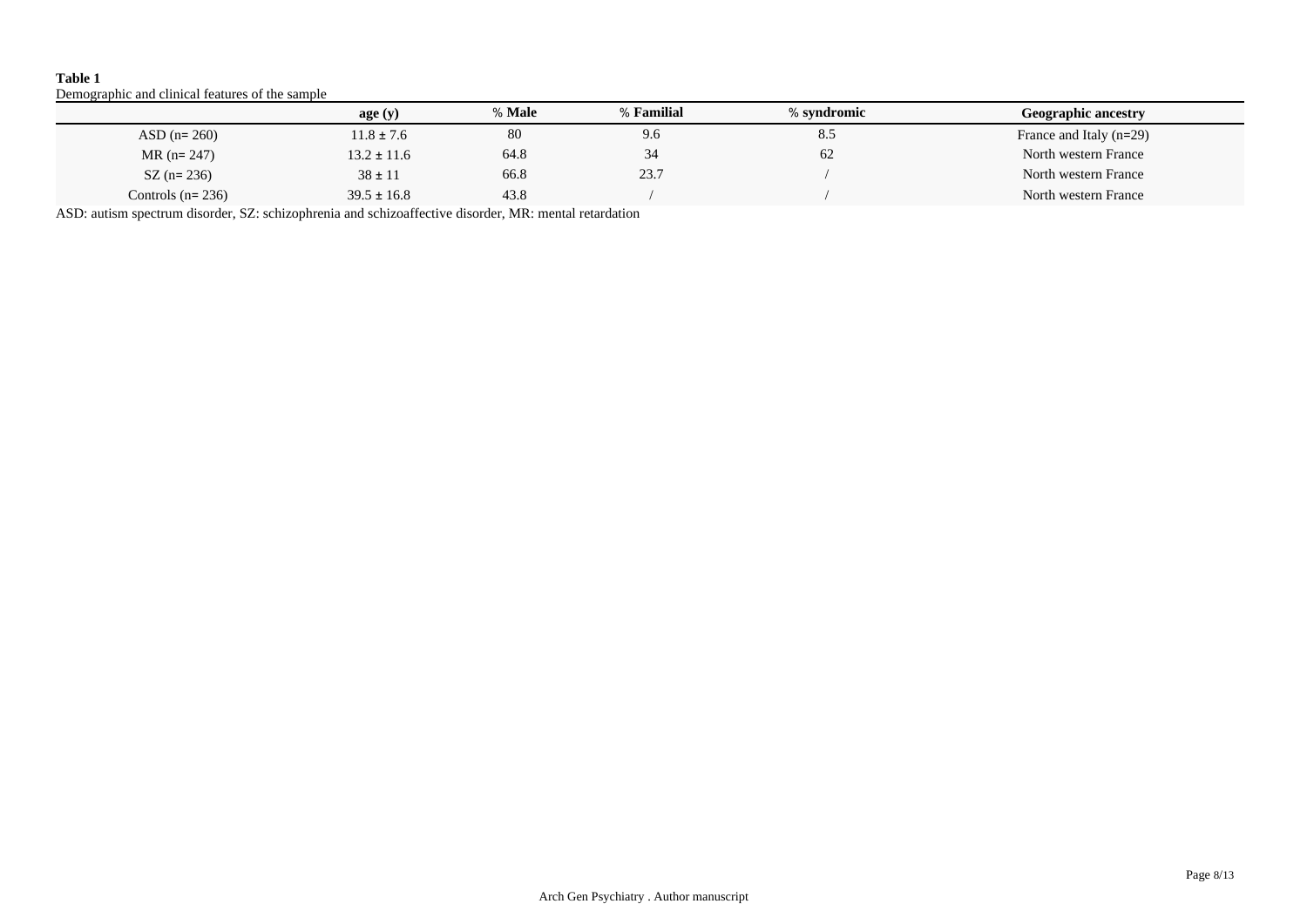## **Table 2**

Candidate regions and genes selected for QMPSF analysis

| <b>Chromosomal location Type</b> |                 | <b>Candidate Genes</b>                   | <b>Pathways</b>                                                | <b>Function</b>                                                          |             | <b>Evidence Disorder</b>          | <b>Selected references</b>         |
|----------------------------------|-----------------|------------------------------------------|----------------------------------------------------------------|--------------------------------------------------------------------------|-------------|-----------------------------------|------------------------------------|
| 2p16.3                           | loss            | NRXN1                                    | synapse formation and maintenance cell adhesion molecule       |                                                                          | CR          | ASD, SZ, MR                       | 1 4 7 8 10 38 39                   |
| 2q12.3-q14.2                     | loss/gain DPP10 |                                          | neurotransmission                                              | dipeptidyl peptidase                                                     | CR          | <b>ASD</b>                        |                                    |
| 2q33.3-q34                       | loss            | ERBB4                                    | synapse formation and maintenance NRG1 receptor                |                                                                          | CR, M       | SZ                                | 8                                  |
| 3p26-p25                         |                 | loss/gain CNTN4                          |                                                                | synapse formation and maintenance Axon-associated cell adhesion molecule | CR, M       | ASD, MR                           | 40 41                              |
| 3p26.1-p25.2                     | loss            | GRM7                                     | neurotransmission                                              | glutamate receptor                                                       | ${\cal CR}$ | $\ensuremath{\mathrm{SZ}}$        | 8                                  |
| 3q26.31                          | gain            | NLGN1                                    | synapse formation and maintenance cell adhesion molecule       |                                                                          | ${\sf CR}$  | $\ensuremath{\mathsf{MR}}\xspace$ | 42                                 |
| 4p14-q21.1                       | gain            | GABRG1, GABRA4, GABRA2 neurotransmission |                                                                | GABA receptor subunits                                                   | ${\sf CR}$  | <b>ASD</b>                        | 4 4 3                              |
| 5p13                             | loss            | SLC1A3                                   | neurotransmission                                              | excitatory amino acid transporter                                        | CR, M       | $\ensuremath{\mathrm{SZ}}$        | 8                                  |
| 7q31.1                           | loss            | ST <sub>7</sub>                          | other                                                          | tumor suppressor                                                         | CR, M       | <b>ASD</b>                        | $\overline{4}$                     |
| 7q35-q36                         | loss            | CNTNAP2                                  | synapse formation and maintenance contactin associated protein |                                                                          | CR, M       | ASD, SZ, MR, TS 44                |                                    |
| 8p22-p11                         | loss            | NRG1                                     | synapse formation and maintenance signaling protein            |                                                                          | CR          | MR                                | 45                                 |
| 8p23                             | gain            | DLGAP2                                   | neurotransmission                                              | associated to NMDA receptor and K+ channels CR                           |             | <b>ASD</b>                        | $\overline{4}$                     |
| 8q24-qter                        | gain            | PTK <sub>2</sub>                         | neuronal migration and growth                                  | focal adhesion kinase                                                    | CR          | $\ensuremath{\mathrm{SZ}}$        | $8\phantom{1}$                     |
| 11q21                            | loss            | DLG <sub>2</sub>                         | synapse formation and maintenance synaptic scaffolding protein |                                                                          | CR          | $\ensuremath{\mathrm{SZ}}$        | $\,8\,$                            |
| 12q14.3                          | loss            | GRIP1                                    | neurotransmission                                              | glutamate receptor interacting protein                                   | ${\sf CR}$  | $\ensuremath{\mathsf{MR}}\xspace$ | $1\quad 3$                         |
| $15q11-q14$                      | gain            | GABRA5, GABRB3, GABRG3                   | neurotransmission                                              | GABA receptor subunits                                                   | ${\sf CR}$  | ASD, MR                           | 46 47                              |
| 15q13                            | gain            | APBA2                                    | neurotransmission                                              | synaptic exocytosis                                                      | ${\cal CR}$ | ASD, SZ                           | 6 10                               |
| 15q13.3                          | loss            | CHRNA7                                   | neurotransmission                                              | acetylcholine receptor                                                   | CR          | $\ensuremath{\mathsf{MR}}\xspace$ | 48                                 |
| 16p11.2                          |                 | loss/gain DOC2A                          | neurotransmission                                              | neurotransmitter release regulation                                      | CR          | ASD, SZ                           | 4 6 8 31 33<br>$, \quad , \quad ,$ |
| 17q21                            | loss/gain MAPT  |                                          | other                                                          | microtubule associated protein                                           | CR          | MR                                | 28 30                              |
| 22q11                            | loss            | <b>PRODH</b>                             | neuromodulation                                                | proline dehydrogenase                                                    | CR, M       | ASD, SZ, MR                       | 19                                 |
| 22q13                            | loss            | SHANK3                                   | synapse formation and maintenance synaptic scaffolding protein |                                                                          | CR, M       | ASD, MR                           | $4\quad 24\ _26$                   |
| Xp22.3                           |                 | loss/gain NLGN4                          | synapse formation and maintenance cell adhesion molecule       |                                                                          | CR, M       | ASD, TS, MR                       | 4 49 52                            |
| Xp11.4                           | gain            | TSPAN7                                   | neuronal migration and growth                                  | transmembrane component                                                  | CR, M       | ASD, MR                           | 4 27                               |
| Xp11.4                           | loss            | CASK                                     | synapse formation and maintenance synaptic scaffolding protein |                                                                          | ${\sf CR}$  | $\ensuremath{\mathsf{MR}}\xspace$ | 2                                  |
| Xp22.1-p21.3                     | loss            | IL1RAPL1                                 | other                                                          | interleukin receptor                                                     | CR, M       | ASD, MR                           | 4 53                               |
| Xq25                             | gain            | GRIA3                                    | neurotransmission                                              | Kainate receptor subunit                                                 | CR          | MR                                | 29                                 |
| Xq28                             | gain            | MECP2                                    | other                                                          | methylated CpG binding protein                                           | CR, M       | MR                                | 42 54                              |

CR: Chromosomal rearrangement, M: mutation, TS: Tourette syndrome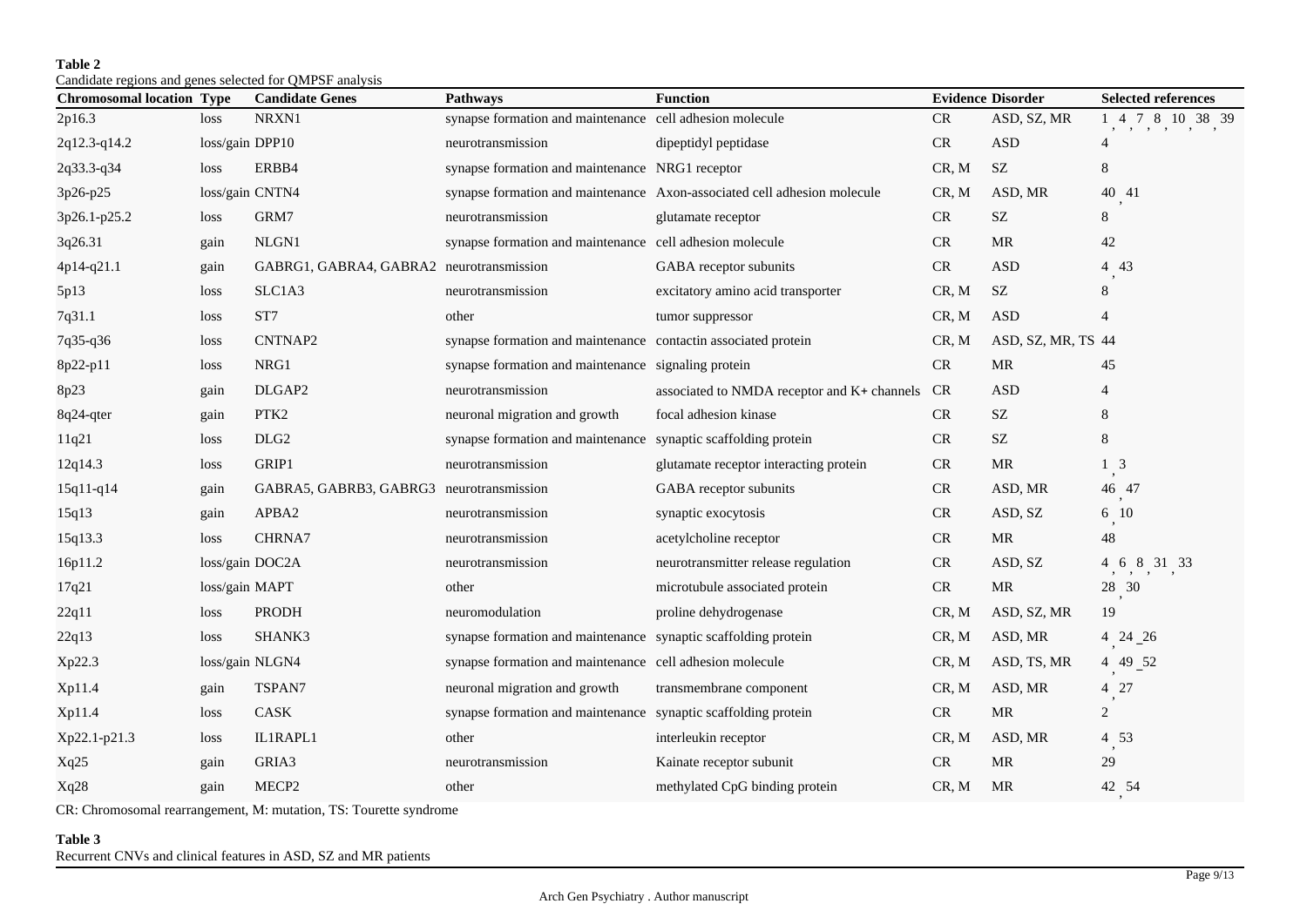| Table 3a        |                            |             |             |             |             |             |                                                                           |                                        |     |                                  |                                             |
|-----------------|----------------------------|-------------|-------------|-------------|-------------|-------------|---------------------------------------------------------------------------|----------------------------------------|-----|----------------------------------|---------------------------------------------|
|                 |                            | <b>CNV</b>  |             |             |             |             |                                                                           |                                        |     |                                  |                                             |
| <b>Patients</b> |                            | chromosomal |             |             |             |             | Last outer margin First inner margin Last inner margin First outer margin |                                        |     |                                  |                                             |
| ID              | diagnosis                  | location    | <b>Size</b> | (bp)        | (bp)        | (bp)        | (bp)                                                                      | genes involved                         |     | type Confirmation                | transmission                                |
| 113             | $\ensuremath{\mathrm{SZ}}$ | Xp11.4      | 56 kb       | 38,326,267  | 38,376,483  | 38,432,836  | 38,549,143                                                                | TSPAN7                                 | dup | QMPSF, a-CGH                     | unknown                                     |
| 313             | $\ensuremath{\mathrm{SZ}}$ | 8p23        | 110<br>kb   | 1,436,299   | 1,481,035   | 1,590,831   | 1,642,837                                                                 | DLGAP2                                 |     | dup QMPSF, a-CGH                 | unknown                                     |
| 185             | $\ensuremath{\mathrm{SZ}}$ | 15q13       | 994<br>kb   | 26,999,744  | 27,000,694  | 27,994,706  | 28,109,371                                                                | APBA2, TJP1, NDNL2                     |     | dup QMPSF, a-CCH                 | unknown                                     |
| 144.1           | SZ                         | AFF         | 22q11       | 350 kb      |             |             |                                                                           | PRODH, DGCR6                           | del | <b>QMPSF</b>                     | unknown                                     |
| 223             | <b>SZ</b>                  | 2p16.3      | 107<br>kb   | 50,704,195  | 51,006,556  | 51,114,057  | 51,433,167                                                                | NRXN1alpha exons 1,2                   | del | QMPSF, a-CGH                     | unknown                                     |
| 220             | SZ.                        | 2p16.3      | < 532<br>kb | 50,172,024  | 50,420,164  | 50,420,164  | 50,704,195                                                                | NRXN1alpha/beta                        | del | QMPSF, a-CGH                     | unknown                                     |
| 33              | $\ensuremath{\mathrm{SZ}}$ | 16p11       | 500<br>kb   |             |             |             |                                                                           | DOC2A and 24 genes                     | dup | <b>QMPSF</b>                     | maternally<br>inherited                     |
| 136             | $\ensuremath{\mathrm{SZ}}$ | 16p11       | 500<br>kb   |             |             |             |                                                                           | DOC2A and 24 genes                     | dup | <b>QMPSF</b>                     | de novo                                     |
| 146             | SZ AFF                     | 16p11       | 500<br>kb   |             |             |             |                                                                           | DOC2A and 24 genes                     | dup | <b>QMPSF</b>                     | unknown                                     |
| 151             | $\ensuremath{\mathrm{SZ}}$ | 17q21       | 627<br>kb   | 40,869,151  | 41,073,486  | 41,700,762  | 42,143,048                                                                | MAPT and 2 genes                       |     | dup QMPSF, a-CGH                 | unknown                                     |
| T 35            | autism                     | 2p16.3      | < 427<br>kb | 51,006,556  | 51,114,057  | 51,114,057  | 51,433,167                                                                | NRXN1alpha exons 1,2                   |     | del QMPSF, a-CGH,<br><b>FISH</b> | paternally<br>inherited                     |
| 45431           | autism                     | 2p16.3      | 107<br>kb   | 50,704,195  | 51,006,556  | 51,114,057  | 51,433,167                                                                | NRXN1alpha exons 1,2                   | del | QMPSF, a-CGH                     | maternally<br>inherited                     |
| 47604           | autism                     | 22q13       | 2,26<br>Mb  | 47,124,905  | 47,265,476  | 49,525,071  |                                                                           | SHANK3 and 28 genes                    | del | OMPSF, a-CGH                     | de novo                                     |
| Si22            | autism                     | 22q13       | <b>ND</b>   |             |             |             |                                                                           | SHANK3                                 | del | QMPSF, MLPA                      | de novo                                     |
| 60478           | autism                     | $15q11-q13$ | 4 Mb        |             |             |             |                                                                           | GABRA5, GABRB3, GABRG3 and<br>17 genes | dup | <b>OMPSF, FISH</b>               | $de novo$ <sup><math>\parallel</math></sup> |
| T 34            | autism                     | Xq25        | 1,42<br>Mb  | 120,669,107 | 120,746,477 | 122,166,142 | 122,316,448                                                               | GRIA3 exons 1-4                        |     | dup QMPSF, a-CGH,<br><b>FISH</b> | maternally<br>inherited                     |
| 12746           | <b>HFA</b>                 | 22q11       | 350<br>kb   |             |             |             |                                                                           | PRODH, DGCR6                           | del | <b>OMPSF</b>                     | paternally<br>inherited                     |
| 12452           | autism                     | 22q11       | 350<br>kb   |             |             |             |                                                                           | PRODH, DGCR6                           | del | <b>OMPSF</b>                     | paternally<br>inherited                     |
| 13899           | autism                     | 22q11       | 350<br>kb   |             |             |             |                                                                           | PRODH, DGCR6                           | del | QMPSF                            | unknown                                     |
| 44737           | autism                     | 22q11       | 350<br>kb   |             |             |             |                                                                           | PRODH, DGCR6                           | del | <b>OMPSF</b>                     | paternally<br>inherited                     |
| 45435           | autism                     | 22q11       | 350<br>kb   |             |             |             |                                                                           | PRODH, DGCR6                           | del | QMPSF                            | unknown                                     |
| 45856           | autism                     | 22q11       | 350<br>kb   |             |             |             |                                                                           | PRODH, DGCR6                           | del | <b>OMPSF</b>                     | maternally<br>inherited                     |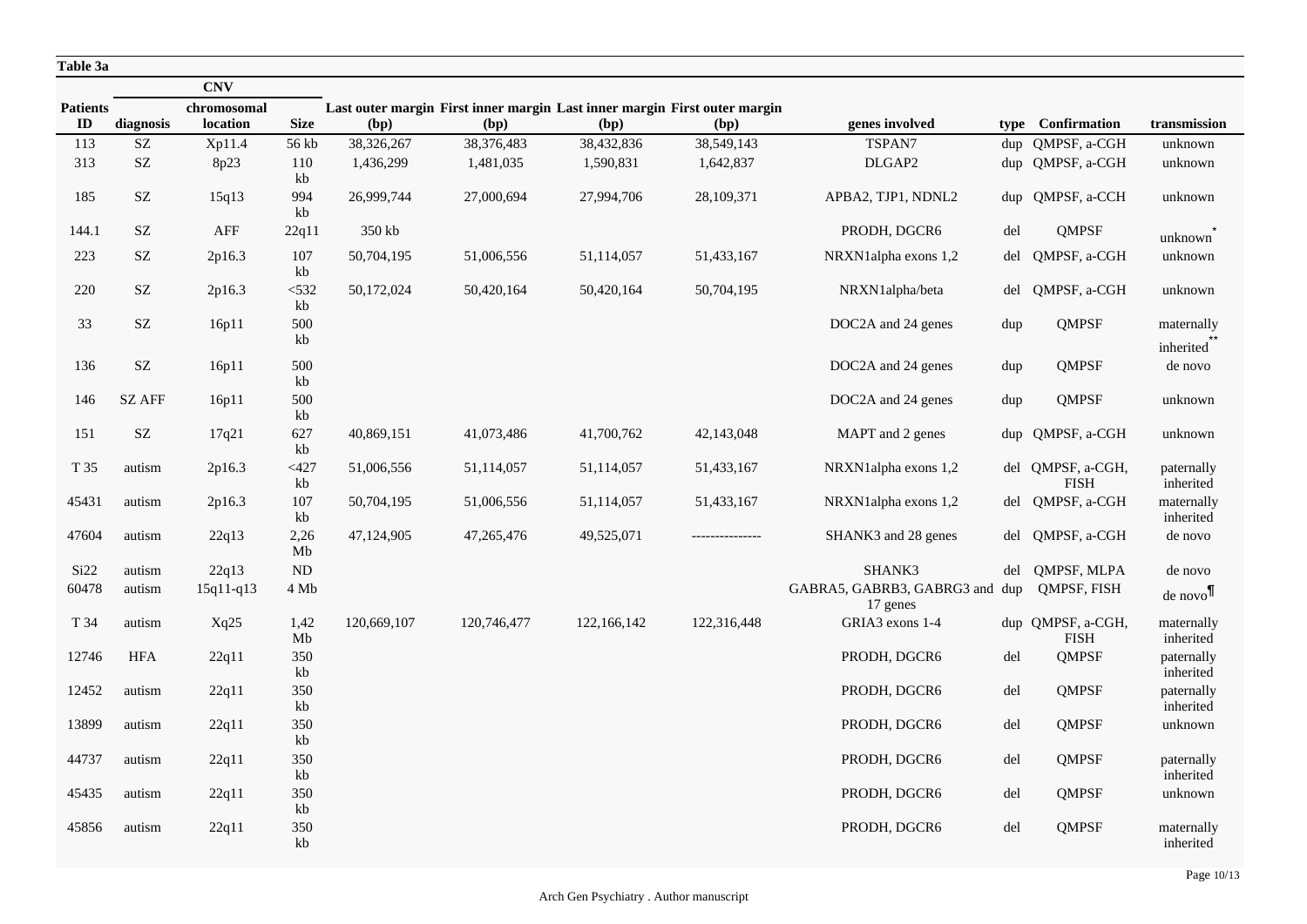|          | 220                               | SZ.                        | M               | 25         | unknown        |            | del(2p16.3) | NA                         |     |                            |                                  |
|----------|-----------------------------------|----------------------------|-----------------|------------|----------------|------------|-------------|----------------------------|-----|----------------------------|----------------------------------|
|          | 223                               | $\ensuremath{\mathrm{SZ}}$ | $\mathbf{M}$    | 38         | sporadic       |            | del(2p16.3) | IQ, 94                     |     |                            |                                  |
|          | 144.1                             | SZ AFF                     | F               | 42         | familial       |            | del(22q11)  | IQ, 48                     |     |                            |                                  |
|          | 185                               | SZ                         | M               | 48         | sporadic       |            | dup(15q13)  | IQ, 73                     |     |                            |                                  |
|          | 313                               | $\ensuremath{\mathrm{SZ}}$ | $\mathbf M$     | 32         | familial       |            | dup(8p23)   | IQ, 67                     | D   |                            |                                  |
|          | 113                               | $\ensuremath{\mathrm{SZ}}$ | M               | $52\,$     | sporadic       |            | dup(Xp11.4) | IQ, 105                    |     |                            |                                  |
|          | <b>Patients ID</b>                | diagnosis                  | sex             | age(y)     | family history |            | <b>CNV</b>  | <b>Cognitive features</b>  |     | <b>Associated features</b> |                                  |
|          |                                   |                            |                 |            |                |            |             | <b>Clinical features</b>   |     |                            |                                  |
| Table 3b |                                   |                            |                 |            |                |            |             |                            |     |                            |                                  |
| 12988    | $\ensuremath{\mathsf{MR}}\xspace$ | 8p23                       | 3 Mb            |            |                |            |             | DLGAP2 and 23 genes        | del | QMPSF, HRK                 | de novo                          |
| 9930     | $\ensuremath{\mathsf{MR}}\xspace$ | 15q13                      | 1,57<br>Mb      | 28,109,371 | 28,725,507     | 30,298,096 | 30,701,373  | CHRNA7 and 5 genes         |     | del QMPSF, a-CGH           | de novo                          |
|          |                                   |                            | Mb              |            |                |            |             |                            |     |                            |                                  |
| 11919    | $\ensuremath{\mathsf{MR}}\xspace$ | 15q13                      | Mb<br>1,57      | 28,109,371 | 28,725,507     | 30,298,096 | 30,701,373  | CHRNA7 and 5 genes         | del | QMPSF, a-CGH               | unknown                          |
| 13907    | $\ensuremath{\mathsf{MR}}\xspace$ | 15q13                      | kb<br>1,57      | 28,109,371 | 28,725,507     | 30,298,096 | 30,701,373  | CHRNA7 and 5 genes         | del | QMPSF, a-CGH               | unknown                          |
| 14390    | $\ensuremath{\mathsf{MR}}\xspace$ | 16p11                      | 500             |            |                |            |             | DOC2A and 24 genes         | del | QMPSF, FISH                | de novo $\overleftrightarrow{ }$ |
| 13165    | $\ensuremath{\mathsf{MR}}\xspace$ | 16p11                      | 500<br>kb       |            |                |            |             | DOC2A and 24 genes         | dup | QMPSF, FISH                | maternally<br>inherited          |
| 10417    | $\ensuremath{\mathsf{MR}}\xspace$ | 16p11                      | 500<br>kb       |            |                |            |             | DOC2A and 24 genes         | del | QMPSF, FISH                | maternally<br>inherited          |
| 14921    | $\ensuremath{\mathsf{MR}}\xspace$ | 16p11                      | 500<br>kb       |            |                |            |             | DOC2A and 24 genes         | del | QMPSF, FISH                | de novo                          |
| 11695    |                                   | 2p16.3                     | kb              | 51,006,556 | 51,114,057     | 51,114,057 | 51,433,167  | NRXN1alpha exon 1          | del |                            | maternally<br>****<br>inherited  |
|          | $\ensuremath{\mathsf{MR}}\xspace$ |                            | kb<br>$<$ 427   |            |                |            |             |                            |     | QMPSF, a-CGH               | inherited                        |
| 14684    | MR                                | 22q11                      | kb<br>350       |            |                |            |             | PRODH, DGCR6               | del | <b>QMPSF</b>               | inherited<br>maternally          |
| 9680     | MR                                | 22q11                      | kb<br>350       |            |                |            |             | PRODH, DGCR6               | del | QMPSF                      | inherited<br>maternally          |
| 11780    | $\ensuremath{\mathsf{MR}}\xspace$ | 22q11                      | kb<br>350       |            |                |            |             | PRODH, DGCR6               | del | QMPSF                      | inherited<br>paternally          |
| 12363    | $\ensuremath{\mathsf{MR}}\xspace$ | 22q11                      | $\rm Mb$<br>350 |            |                |            |             | PRODH, DGCR6               | del | <b>QMPSF</b>               | inherited<br>maternally          |
| 44813    | <b>HFA</b>                        | 15q13                      | 3,8             | 26,198,996 | 26,999,744     | 30,796,716 | 30,812,300  | APBA2, CHRNA7 and 16 genes | dup | QMPSF, a-CGH               | maternally                       |
| Si30     | autism                            | 22q11                      | 350<br>kb       |            |                |            |             | PRODH, DGCR6               | del | <b>QMPSF</b>               | maternally<br>inherited          |
| 47766    | autism                            | 22q11                      | 350<br>kb       |            |                |            |             | PRODH, DGCR6               | del | QMPSF                      | paternally<br>inherited          |
| 46261    | autism                            | 22q11                      | 350<br>kb       |            |                |            |             | PRODH, DGCR6               | del | <b>QMPSF</b>               | paternally<br>inherited          |
|          |                                   |                            |                 |            |                |            |             |                            |     |                            |                                  |

 $\begin{array}{ccc}\nSZ & M & 25 \text{ unknown} \\
SZ & F & 53 \text{ familiar} \\
\end{array}$   $\begin{array}{ccc}\n\text{unknown} & \text{del}(2p16.3) \\
\text{d}\text{up}(16p11)\n\end{array}$ 33 SZ F 53 familial dup(16p11) IQ, 56<br>136 SZ F 41 sporadic dup(16p11) IQ, 75 136 SZ F 41 sporadic dup(16p11) IQ, 75<br>146 SZAFF M 32 familial dup(16p11) IQ, 95 146 SZ AFF M 32 familial dup(16p11) IQ, 95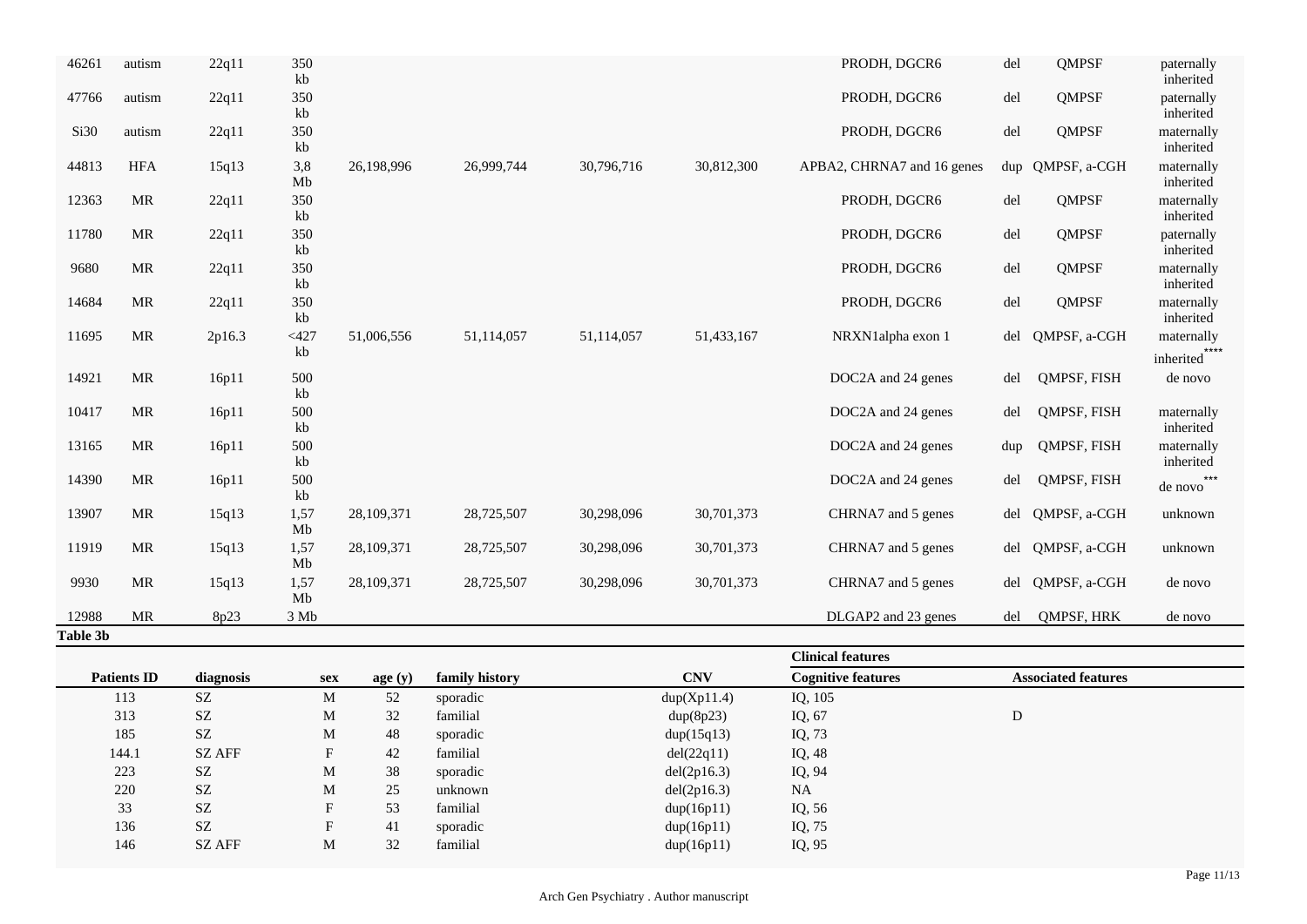| 151   | $\ensuremath{\mathrm{SZ}}$        | M                         | 53             | sporadic | dup(17q21)       | IQ, 90                      |             |
|-------|-----------------------------------|---------------------------|----------------|----------|------------------|-----------------------------|-------------|
| T 35  | autism                            | $\boldsymbol{\mathrm{F}}$ | 38             | sporadic | del(2p16.3)      | IQ, 66                      |             |
| 45431 | autism                            | $\mathbf M$               | 10             | sporadic | del(2p16.3)      | $\rm NA$                    |             |
| 47604 | autism                            | $\mathbf M$               | $\,8\,$        | sporadic | del(22q13)       | $IQ<40$                     |             |
| Si22  | autism                            | $\mathbf M$               | 9              | sporadic | del(22q13)       | IQ<40                       | D, E        |
| 60478 | autism                            | $\mathbf M$               | 15             | sporadic | $dup(15q11-q13)$ | IQ<40                       | ${\bf E}$   |
| T 34  | autism                            | $\mathbf M$               | $10\,$         | sporadic | dup(Xq25)        | NA                          |             |
| 12746 | <b>HFA</b>                        | $\mathbf M$               | $\sqrt{6}$     | sporadic | del(22q11)       | IQ, 74                      |             |
| 12452 | autism                            | $\boldsymbol{\mathrm{F}}$ | $8\,$          | sporadic | del(22q11)       | IQ<40                       |             |
| 13899 | autism                            | $\mathbf M$               | 11             | sporadic | del(22q11)       | IQ<40                       |             |
| 44737 | autism                            | $\mathbf M$               | $\tau$         | sporadic | del(22q11)       | IQ<40                       |             |
| 45435 | autism                            | ${\bf F}$                 | 31             | sporadic | del(22q11)       | IQ<40                       |             |
| 45856 | autism                            | $\mathbf M$               | 38             | sporadic | del(22q11)       | IQ<40                       |             |
| 46261 | autism                            | ${\bf F}$                 | 11             | sporadic | del(22q11)       | NA                          |             |
| 47766 | autism                            | $\mathbf M$               | $\,8\,$        | sporadic | del(22q11)       | $\rm NA$                    |             |
| Si30  | autism                            | $\boldsymbol{\mathrm{F}}$ | 5              | sporadic | del(22q11)       | IQ<40                       | D, E        |
| 44813 | <b>HFA</b>                        | $\mathbf M$               | $8\,$          | familial | dup(15q13)       | $\rm NA$                    |             |
| 12363 | $\ensuremath{\mathsf{MR}}\xspace$ | $\mathbf M$               | 11             | sporadic | del(22q11)       | Mild MR                     | D           |
| 11780 | $\ensuremath{\mathsf{MR}}\xspace$ | $\mathbf M$               | $\mathfrak{Z}$ | sporadic | del(22q11)       | Mod MR                      | ${\bf D}$   |
| 9680  | <b>MR</b>                         | $\boldsymbol{\mathrm{F}}$ | 11             | familial | del(22q11)       | Mod MR                      | D           |
| 14684 | <b>MR</b>                         | $\mathbf M$               | $6\,$          | familial | del(22q11)       | $\ensuremath{\mathrm{DLD}}$ |             |
| 11695 | <b>MR</b>                         | $\mathbf F$               | $10\,$         | familial | del(2p16.3)      | Mod MR                      |             |
| 14921 | $\ensuremath{\mathsf{MR}}\xspace$ | $\mathbf M$               | $\overline{4}$ | familial | del(16p11)       | Mild MR                     | $\mathbf D$ |
| 10417 | <b>MR</b>                         | $\mathbf M$               | 14             | familial | del(16p11)       | Mild MR                     | IUGR, D     |
| 13165 | $\ensuremath{\mathsf{MR}}\xspace$ | $\mathbf F$               | $\overline{4}$ | sporadic | dup(16p11)       | Mild MR                     | ${\rm D}$   |
| 14390 | <b>MR</b>                         | $_{\rm F}$                | 9              | familial | del(16p11)       | $\ensuremath{\mathrm{DLD}}$ |             |
| 13907 | $\ensuremath{\mathsf{MR}}\xspace$ | ${\rm F}$                 | $\overline{9}$ | sporadic | del(15q13)       | Mild MR                     | M, D        |
| 11919 | $\ensuremath{\mathsf{MR}}\xspace$ | $\boldsymbol{\mathrm{F}}$ | $\tau$         | familial | del(15q13)       | Mild MR                     |             |
| 9930  | $\ensuremath{\mathsf{MR}}\xspace$ | $\mathbf M$               | 12             | familial | del(15q13)       | Mild MR                     | ${\rm D}$   |
| 12988 | $\ensuremath{\mathsf{MR}}\xspace$ | M                         | $8\,$          | sporadic | del(8p23)        | Mild MR                     | M, D, E     |

a: diseases associated CNVs, b: clinical features of patients with CNVs, M: male; F: female, HFA: High-functioning autism, SZ: schizophrenia, SZ AFF: schizoaffective disorder, MR: mental retardation, Mod: moderate, DLD: developmental learning disorder, Del: deletion; dup: duplication, HRK: High resolution karyotype, D: dysmorphism; E: epilepsy; M: microcephaly; IUGR: intrauterine growth retardation, NA: not assessed

\* deletion also present in a sibling with schizophrenia

\*\* duplication present in a schizophrenic and a healthy sibling, and not present in a schizoaffective sibling

\*\*\* deletion not present in a sibling with mental retardation

\*\*\*\* \* deletion present in the proband and an affected sibling

¶ maternally derived